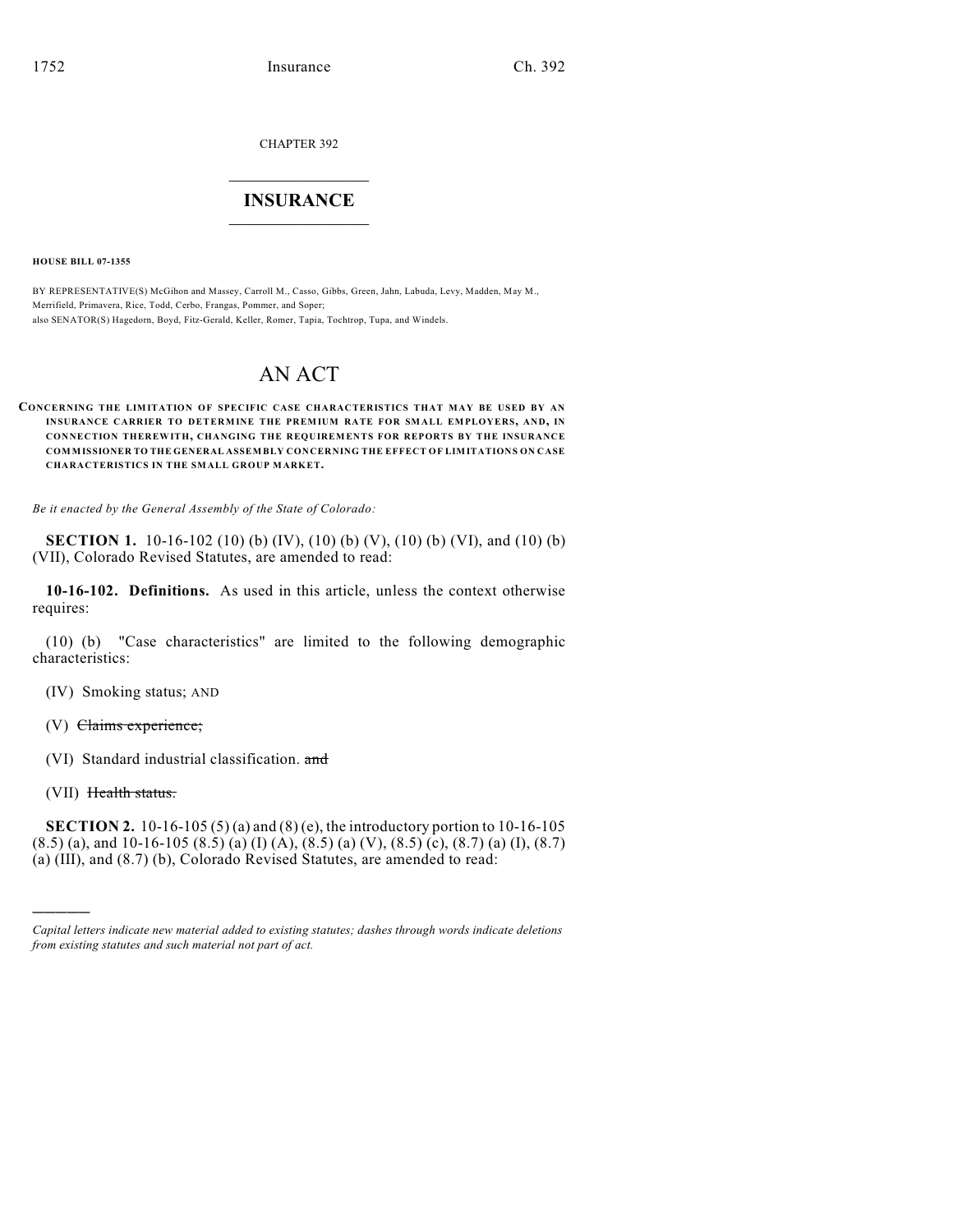#### Ch. 392 Insurance 1753

**10-16-105. Small group sickness and accident insurance - guaranteed issue - mandated provisions for basic health benefit plans - rules - benefit design advisory committee - repeal.** (5) Each small group sickness and accident insurer or other entity shall make reasonable disclosure in solicitation and sales materials provided to small employers the following information in a form and manner prescribed by the commissioner and upon request of any such small employer shall provide such information in detail:

(a) How premium rates for a specific employer are established or adjusted;  $\frac{d\mathbf{u}}{d\mathbf{v}}$ to the experience or health status of employees or dependents of the small employer;

(8) (e) The small employer carrier shall not use case characteristics other than age, geographic area, and family composition SIZE, nor shall it use any other rating factors except as provided in this subsection (8) and subsections (13) to (15) of this section.

(8.5) (a) For small group health benefit plans issued to or renewed for a small employer on or after September 1, 2003 JANUARY 1, 2009:

(I) (A) An adjustment in rates for claims experience, health status, and standard industrial classification may be made but shall not be charged to the individuals under the plan;

(V) On and after September 1, 2004, A small employer carrier may make an upward adjustment to a small business group's renewal premium, not to exceed fifteen percent annually, due to the claims experience, health status, standard industrial classification or tobacco use for all individuals under the small employer policy pursuant to subparagraph (I) of this paragraph (a).

(c) The small employer carrier shall not use case characteristics other than age, geographic area, family composition SIZE, smoking status, health status, AND standard industrial classification and claims experience, nor shall it use any other rating factors other than actual claims experience on that small employer carrier's health benefit plan, industry, and plan design. without prior approval of the commissioner unless otherwise provided in this subsection (8.5).

(8.7) (a) The commissioner shall evaluate how subsection (8.5) of this section affects the small group market. Specifically, the commissioner shall evaluate the impact of the following:

(I) Rating flexibility based on claims experience and application of rating flexibility on small business groups of one to small employers with no more than fifteen employees, as compared to the impact on small employers with sixteen or more employees;

(III) Rating flexibility on the aggregate health status of the small group market, including, but not limited to, whether the risk profile of the small group market improved because of the implementation of subsection (8.5) of this section; and

(b) The commissioner shall submit a report of the evaluation pursuant to this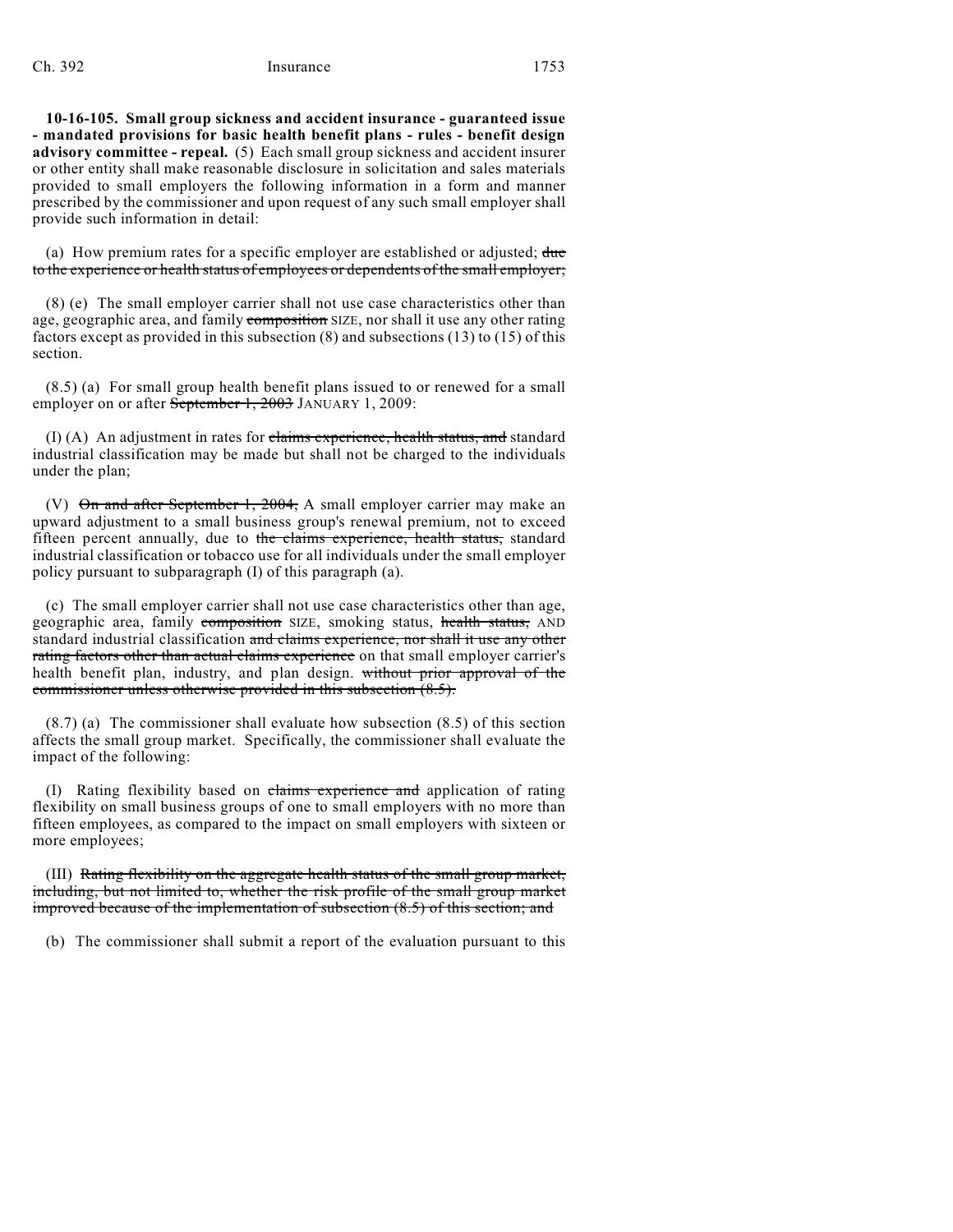1754 Insurance Ch. 392

subsection (8.7) to the business affairs and labor committees of the house of representatives and the senate OR THEIR SUCCESSOR COMMITTEES no later than January 15, 2007 MARCH 15, 2011. THE COMMISSIONER SHALL CONSULT WITH INTERESTED PARTIES, INCLUDING BUT NOT LIMITED TO EMPLOYERS AND EMPLOYEES IN THE SMALL GROUP MARKET, AND SURVEY THE SMALL EMPLOYER CARRIERS AUTHORIZED TO CONDUCT BUSINESS IN COLORADO. THE REPORT, TO THE GREATEST EXTENT PRACTICABLE, SHALL INCLUDE AN ANALYSIS OF:

(I) THE SMALL GROUP INSURANCE MARKET WITH TREND INFORMATION, AVAILABILITY OF COVERAGE, AVERAGE COST OF COVERAGE, AND NUMBER OF LIVES COVERED IN THE SMALL GROUP MARKET;

(II) ANY COST-SHIFTING THAT MAY OCCUR BECAUSE OF REIMBURSEMENT RATES FROM PUBLICALLY-FUNDED HEALTH COVERAGE PLANS; AND

(III) ANY OTHER FACTOR AFFECTING THE GROWTH OR DECLINE OF THE SMALL GROUP MARKET.

**SECTION 3.** 10-16-105 (8.5) (a) (II), Colorado Revised Statutes, is amended BY THE ADDITION OF A NEW SUB-SUBPARAGRAPH to read:

**10-16-105. Small group sickness and accident insurance - guaranteed issue - mandated provisions for basic health benefit plans - rules - benefit design advisory committee - repeal.** (8.5) (a) For small group health benefit plans issued to or renewed for a small employer on or after September 1, 2003:

(II) For a small employer's policy, adjustments made pursuant to sub-subparagraph (A) of subparagraph (I) of this paragraph (a) may be made but shall not result in a rate for the small employer that deviates from the carrier's filed rate by more than the amounts set forth in the following schedule:

(C) ON AND AFTER JANUARY 1, 2008, INCREASES MORE THAN TEN PERCENT OR DECREASES MORE THAN TWENTY-FIVE PERCENT FROM THE CARRIER'S FILED RATE; EXCEPT THAT THERE SHALL BE NO INCREASES BASED UPON HEALTH STATUS OR CLAIMS EXPERIENCE. THIS SUB-SUBPARAGRAPH (C) IS REPEALED, EFFECTIVE JANUARY 1, 2009.

**SECTION 4.** 10-16-108.5 (1), Colorado Revised Statutes, is amended to read:

**10-16-108.5. Fair marketing standards.** (1) Each small employer carrier shall actively market health benefit plan coverage, including the basic health benefit plan and the standard health benefit plan, to eligible small employers in the state. If  $\alpha$ small employer carrier denies coverage to a small employer on the basis of the health status or claims experience of the small employer or its employees or dependents, the carrier shall offer the small employer the opportunity to purchase a basic health benefit plan or a standard health benefit plan.

**SECTION 5.** 10-16-902 (3) (a) and (3) (c), Colorado Revised Statutes, are amended to read:

**10-16-902. Authority to self-fund - pilot program - rules - fees - cash fund.**